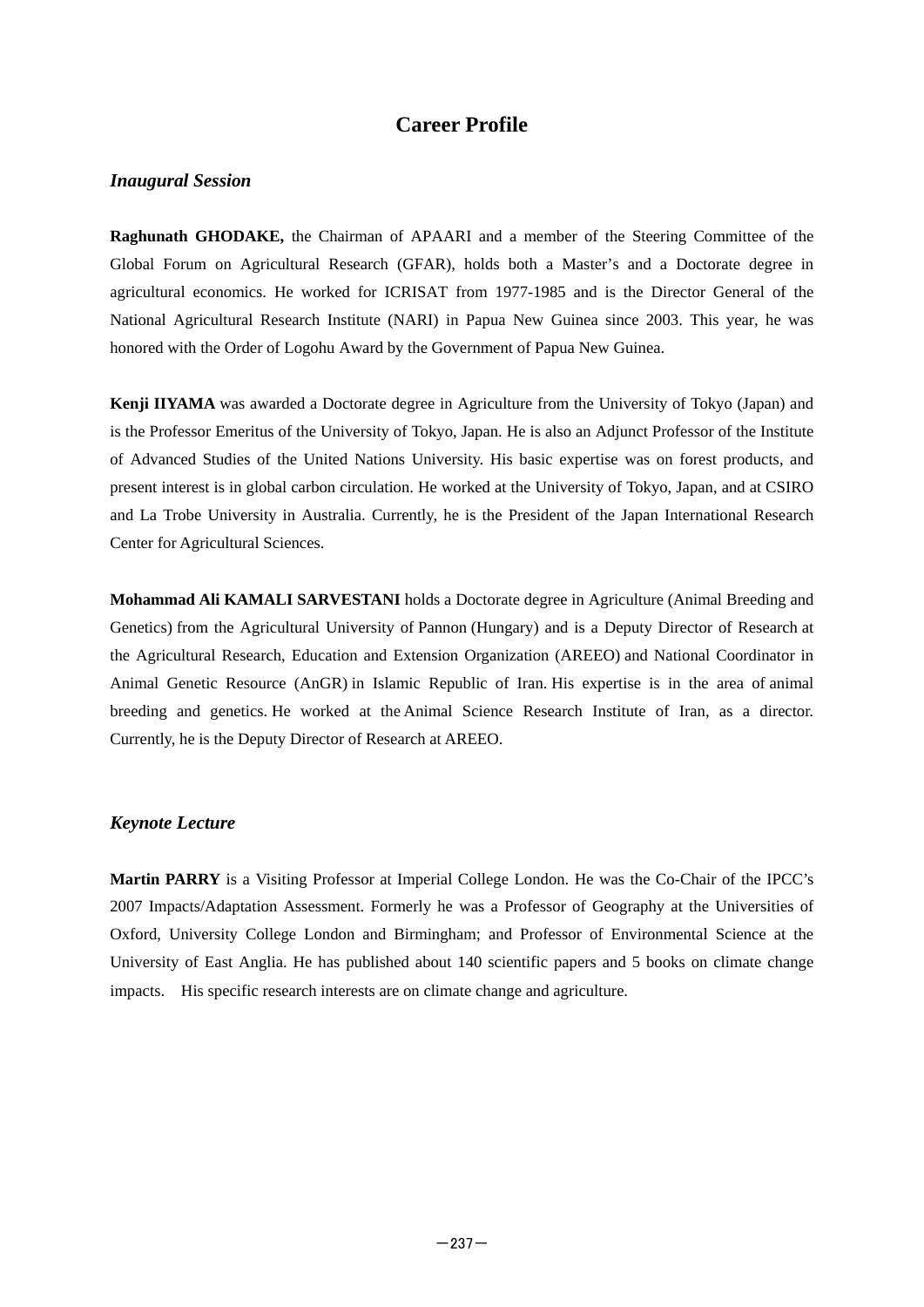#### *Lead Paper*

**Takeshi HORIE** holds a Doctorate degree in Agriculture from Kyoto University and is a Professor Emeritus of Kyoto University, Japan. His expertise is in the area of Crop Science and Agricultural Meteorology. He worked at the National Institute of Agricultural Sciences, National Institute of Agro-Environmental Sciences, Hokuriku National Agricultural Experiment Station and Kyoto University. Currently he is the President of National Agriculture and Food Research Organization (NARO), Japan.

**Rattan LAL** is a Professor of Soil Science and Director of the Carbon Management and Sequestration Center, The Ohio State University, Columbus, Ohio, USA. Research interests include soil carbon sequestration and climate change, soil quality and food security, soil degradation and environment quality. PhD in Soil Science from the Ohio State University, authors of nine books and editor of 42 books. He was Editor in-Chief of the Encyclopedia of Soil Science and Advances in Soil Science, and Past President of the Soil Science Society of America.

**Tim WHEELER** holds a PhD in Agriculture from the University of Reading, UK and is a Professor of Crop Science at Reading. Tim has more than 20 years experience of research on how climate affects crops using plant experiments, crop simulation models and numerical climate models to develop novel methods of predicting the impacts and adaptation of climate variability and change on crops. He currently heads the Crops and Climate Group of the Walker Institute for Climate System Research at the University of Reading.

#### *Session 1*

**Datuk Dr. Abd. Shukor Abd. RAHMAN**, Director General of the Malaysian Agricultural Research and Development Institute (MARDI) since November 2005, holds a Master's and a Ph.D. degree from the University of Florida. Before that, he was the Director of MARDI's Horticulture Research Centre. He has published more than 20 scientific papers and has received awards, such as the Best Paper Award from the American Society for Horticultural Science in 1995, MARDI Excellence Service Award in 2001, etc.

**Rohan RAJAPAKSE** holds a PhD degree in Entomology from the University of Florida in Gainesville, USA. He is a Senior Professor of Agricultural Biology of the University of Ruhuna, Sri Lanka. His expertise is in the area of integrated pest management. He has worked in the University of Reading, UK and University of Queensland in Australia. Currently, he is the Executive Director of the Sri Lanka Council for Agricultural Research Policy, the apex body of Agricultural Research in Sri Lanka.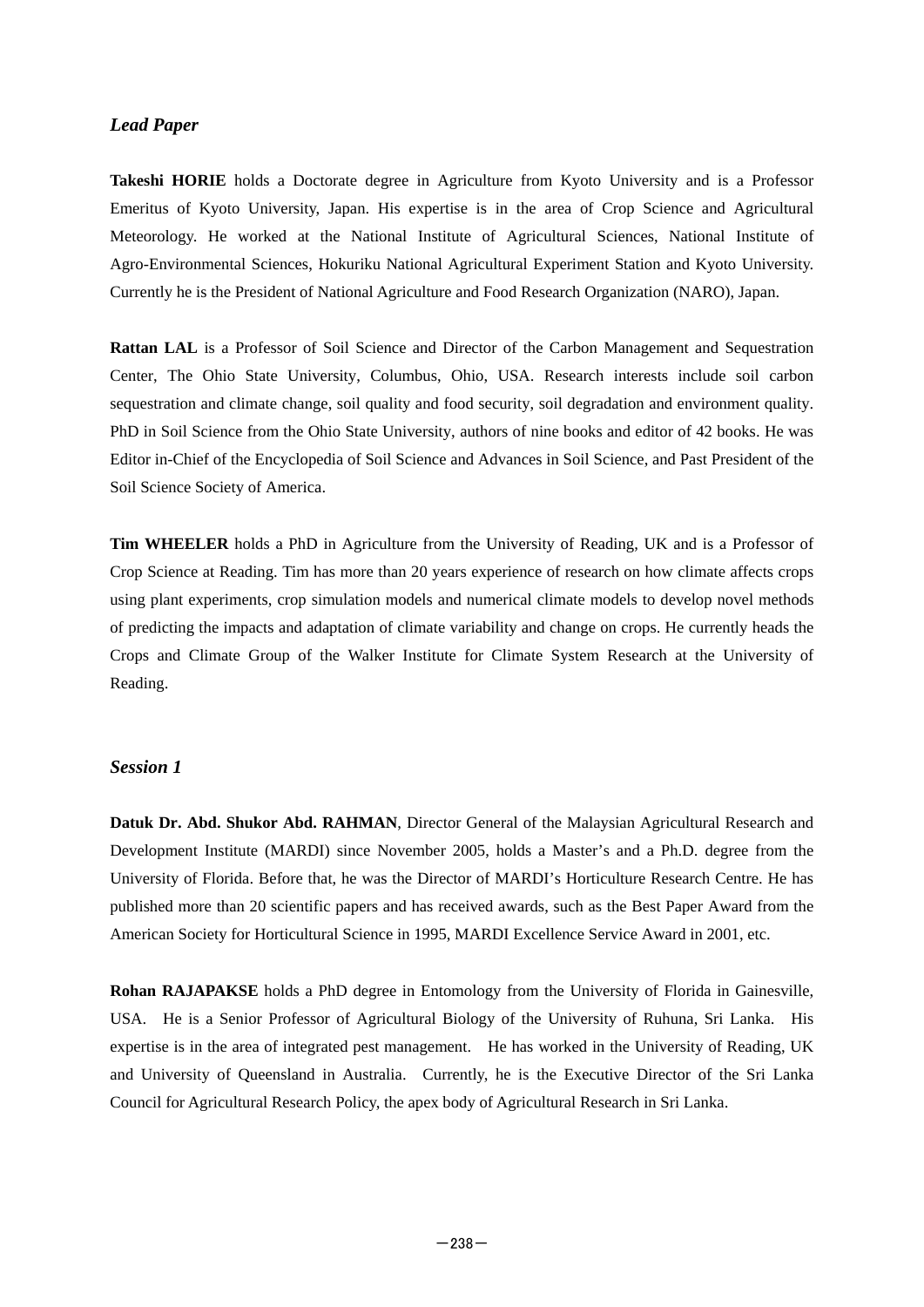**Raul MONTEMAYOR** has been the National Manager of the Federation of Free Farmers Cooperatives, Inc. (FFFCI) of the Philippines since 1978. He is currently a Vice-President of the International Federation of Agricultural Producers (IFAP), to which the FFFCI and its mother organization, the Federation of Free Farmers (FFF) are affiliated. He represents IFAP in the Executive Committee of APAARI. He graduated from the Ateneo de Manila University, Philippines with a degree in Management Engineering. His expertise is in the areas of agricultural development, cooperatives and farmer organizations.

**John SIMS** holds a PhD in Earth Sciences from the University of Melbourne (Australia) and is the Program Leader of Climate Impact Sciences in the Australian Government's Bureau of Rural Sciences. He has extensive experience in the impact and management of climate risk in Australian agriculture.

**Pramod AGGARWAL** holds Doctorate degrees in Agriculture from the University of Wageningen (Netherlands) and University of Indore (India), and is a Professor of the Indian Council of Agriculture Research, India. His expertise is in the area of environmental impact assessment. He was the Coordinating Lead Author of the Chapter on Food, Fibre and Forest Products of the 4<sup>th</sup> Assessment Report of the IPCC. He is currently the National Coordinator of the Indian Network on Climate Change and Agriculture.

**Muhammad E. TUSNEEM** from Pakistan, holds a Doctorate degree in Agriculture from the Louisiana State University, USA. He is currently a Member (Agriculture & Food), Planning Commission, Government of Pakistan. Prior to this, he was the Chairman of the Pakistan Agricultural Council (2005-2008) and Dirctor General of the Asian Development Bank in Manila for the East and Central Asia region. He has a rich and diversified experience in agricultural research and development with expertise in sustainable agriculture development.

**Kazuyuki YAGI**, Ph D., is a Leader of the Greenhouse Gas Research Project at the National Institute for Agro-Environmental Sciences (NIAES), Tsukuba, Japan. The research task of his position is to study emissions of greenhouse gases in association with different land uses and agricultural management. In particular, he focuses on methane from rice paddies and nitrous oxide from fertilized agricultural fields.

**Patricio S. FAYLON** holds a Doctorate degree in Agriculture at the University of the Philippines, Los Baños. His fields of expertise include ruminant nutrition and physiology, meat processing, and forage and pasture. He has been the Executive Director of the Philippine Council for Agriculture, Forestry and Natural Resources Research and Development, Department of Science and Technology (PCARRD-DOST) since 1999.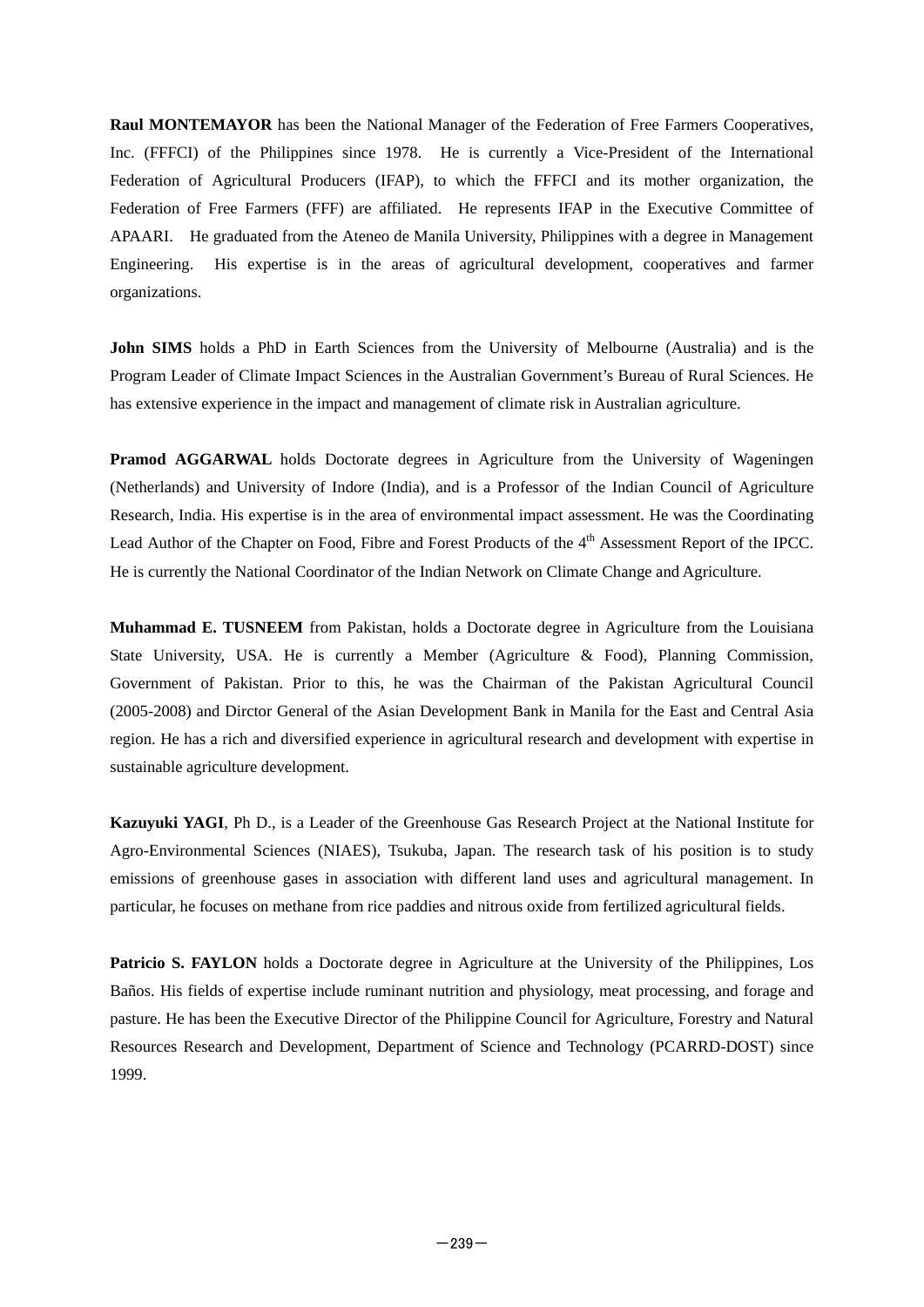#### *Session 2*

**Thierry MENNESSON** holds a Master in Public Law and Political Sciences of Bordeaux University (France). He is the Director General of the Institute of Agronomy of New Caledonia and he is a lecturer at the University of New Caledonia. He works on questions of sustainable development, land uses and public policies in New Caledonia.

**Simon HEARN** is ACIAR's Senior Adviser. He has a PhD in Agricultural Economics from London University. Dr Hearn has worked in agricultural and mining policy development and economic analysis, both nationally and internationally. His career to date has involved a number of senior research and senior executive positions, including one at the Australian Bureau of Agriculture and Resource Economics (ABARE); London University; Chief of Staff to the Minister for Employment and Education; and Managing Director of the Rural Industries Research and Development Corporation.

Anil K. BAWA holds a Doctrate degree in Botany from the University of Jodhpur (India) and is presently serving as a Principal Scientist in the Office of the Director General, Indian Council of Agricultural Research, India. His expertise is in the field of Rangeland ecology. He has worked at the Central Arid Zone Research Institute, Jodhpur and Division of Environmental Sciences at the Indian Agricultural Research Institute, New Delhi.

**Dyno KEATINGE** holds a Doctorate in Agriculture from Queen's University, Belfast, Northern Ireland and is a Visiting Professor of Tropical Agriculture at The University of Reading, UK. He has global expertise in crop agronomy and he has worked at ICARDA, IITA and ICRISAT. Presently, he is the Director General of AVRDC – The World Vegetable Center based in Taiwan.

**Rodomiro ORTIZ** holds a PhD degree in Plant Breeding and Genetics from the University of Wisconsin-Madison (USA), is the Director of Resources Mobilization at the International Maize and Wheat Improvement Center (CIMMYT, Mexico) and chairs the Alliance Deputy Executive of the Consultative Group on International Agricultural Research (CGIAR). He worked before as a scientist in the Univ. Nacional Agraria-La Molina (UNALM, Peru), International Potato Center (CIP, Peru), Rutgers Univ. (USA), the International Institute of Tropical Agriculture (IITA, Nigeria) and held a Nordic professorship on plant genetic resources at the then Royal Veterinary and Agricultural Univ. (KVL, Denmark). He also served as Senior Research Manager at the International Crops Research Institute for the Semi-Arid Tropics (ICRISAT, India), IITA and CIMMYT.

**Maarten van GINKEL** holds a Doctorate degree in plant pathology, minors in plant breeding and genetics from Montana State University (MSU), Bozeman, Montana, USA, 1983-1986. His expertise is in bread wheat. He is member of two research centers in Australia. He worked at CIMMYT, Mexico and Australia and is currently the Deputy Director General for Research at ICARDA.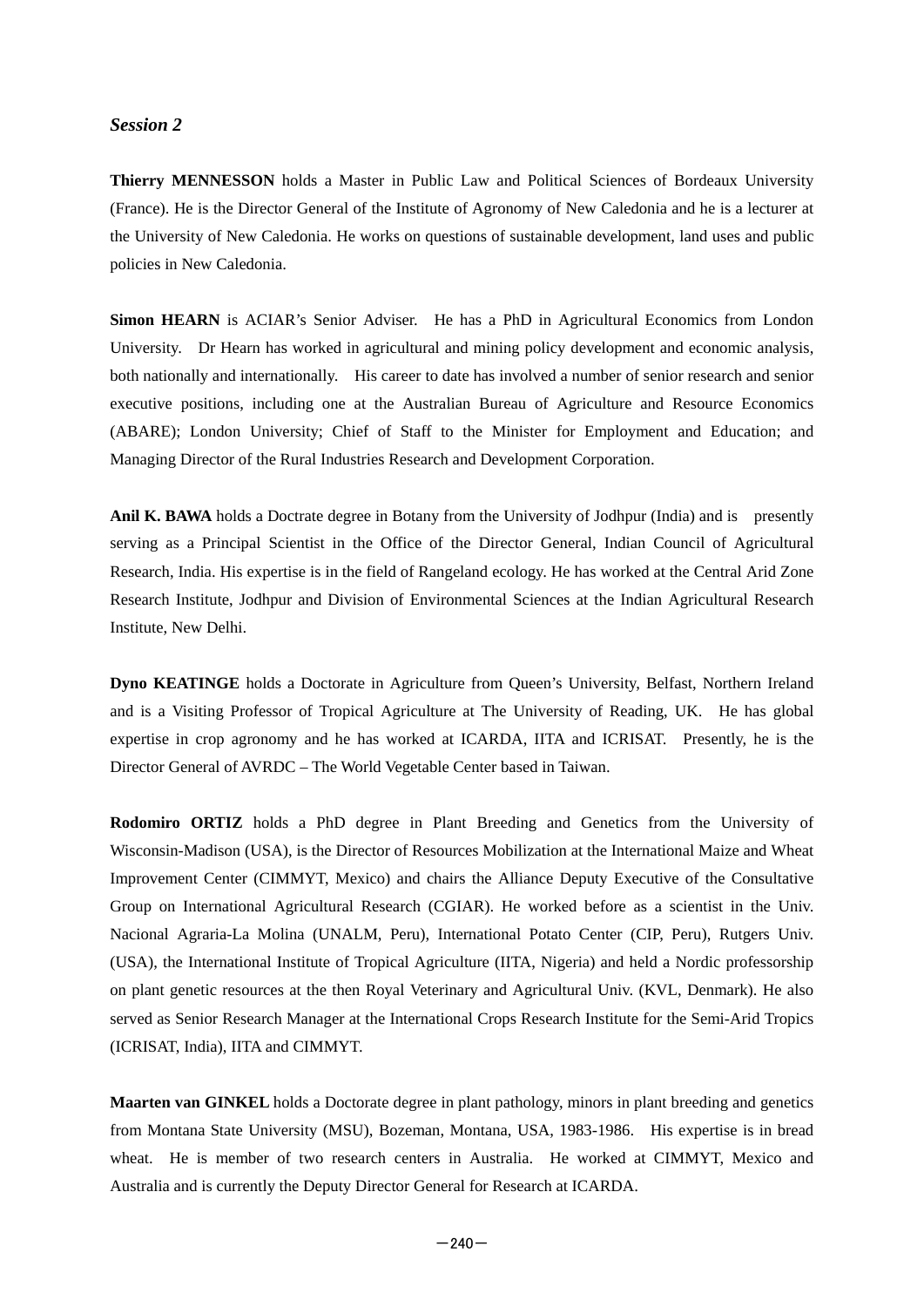**CL Laxmipathi GOWDA** holds a Ph.D in Genetics and Plant Breeding from the Indian Agriculture Research Institute, New Delhi (India). His expertise is in plant breeding, farmer participatory research, technology exchange, and research management. He is currently the Coordinator of Cereals and Legumes Asia Network (CLAN), and Global Theme Leader for Crop Improvement at the International Crops Research Institute for the Semi-Arid Tropics (ICRISAT), based at Hyderabad, India.

**William D. DAR** holds a Ph.D from Benguet State University, Benguet (Philippines). He is currently the Director General of the International Crops Research Institute for the Semi-Arid Tropics (ICRISAT), based at Hyderabad, India. He is also the Chair of the Committee on Science and Technology (CST) of the United Nations Convention to Combat Desertification (UNCCD) and a member of the UN Millennium Task Force on Hunger. He served as Presidential Adviser for Rural Development and Secretary of Agriculture in the Philippines.

**A Ashok KUMAR** holds a Ph D in Genetics from Indian Agricultural Research Institute, New Delhi (India). He has nine years experience in breeding of biofuel crops viz., castor and sorghum. He is working as a Scientist (Sorghum Breeding) at the International Crops Research Institute for the Semi Arid Tropics, Patancheru, Hyderabad, India. He is closely involved in developing ICRISAT's Operational Research Strategy on Crop Adaptation to Climate Change.

**Reiner WASSMANN** holds a Doctorate degree in Biology from the University of Goettingen, Germany, and is Coordinator of the 'Rice and Climate Change Consortium' of the International Rice Research Institute, Philippines (seconded from Research Center Karlsruhe, Germany). He has been working in climate change research for more than 20 years specializing in mitigation and adaptation options of tropical agriculture.

**Andrew NOBLE** holds a Doctorate degree in Agriculture from the University of Georgia (USA) and is the Regional Director, International Water Management Institute for Southeast Asia and Central Asia. Prior to joining IWMI, he was a Principal Research Scientist with CSIRO Land and Water, based in Northern Queensland, Australia. His research focus has been on land degradation issues and its rehabilitation that has specifically targeted tropical, semi-arid and arid agroecosystems. He has worked in academic positions at the University of KwaZulu Natal, South Africa and commercial forestry research in Southern Africa.

**Andreas WILKES** holds a Doctorate degree in environmental anthropology from the University of Kent (UK) and is a climate change specialist with ICRAF-China. His expertise is in the area of rangeland management and pastoral systems. He has worked on natural resource management in China for 11 years.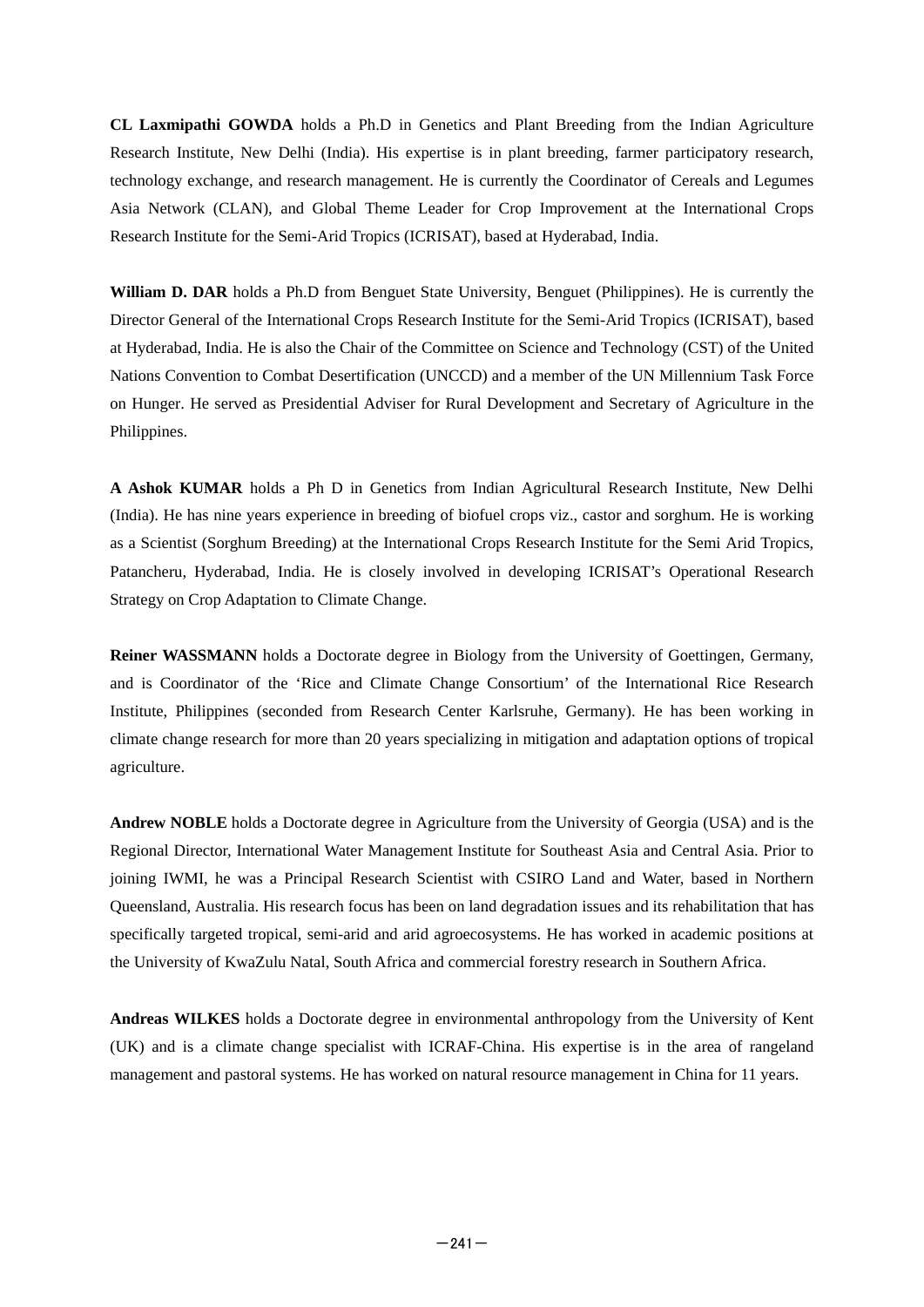**Ken FISCHER** holds a Doctorate degree in Agriculture Science from the University of Queensland (Australia) and is Professor Emeritus of that University. He is also a Member of the Science Council for the CGIAR. His expertise is in the area of adaptation of tropical crops to dryland agriculture. He has worked at various CGIAR centers including CIMMYT, IITA, IRRI and the World Fish Center.

#### *Session 3*

**M. Harun-ur-RASHID** is the Executive Chairman of the Bangladesh Agricultural Research Council (BARI). He has published a lot of scientific articles and is considered as an authority on irrigation and soil-water engineering.

**John D. H. KEATINGE (See profile under Session 2)** 

**Andrew D. NOBLE (See profile under Session 2)** 

**Masa Iwanaga** holds a Ph.D. degree from the University of Wisconsin, USA and an MSc. degree from Kyoto University, Japan. He is currently the Director General of the National Institute of Crop Science, NARO, Japan. He was the Director of the Biological Resources Division of JIRCAS from 2000 to 2002. He has spent 25 years working for four international research centers which are part of the Consultative Group on International Agricultural Research (CGIAR) – CIP, CIAT, IPGRI and CIMMYT. He has special interests in technical and policy issues affecting biodiversity and biotechnology.

**Reiner WASSMANN (See profile under Session 2)** 

**Rattan LAL (See profile under Lead Paper)** 

**Kazuhiko KOBAYASHI** holds a Doctorate degree in Agriculture from the University of Tokyo, and is a Professor of the Graduate School of Agricultural and Life Sciences, the University of Tokyo. His interest is in atmospheric and climatic impacts on agricultural production. He worked at the National Institute for Agro-Environmental Sciences, Tsukuba, Japan before moving to Tokyo in 2003. Currently, he serves as the Chief Editor of the Journal of Agricultural Meteorology.